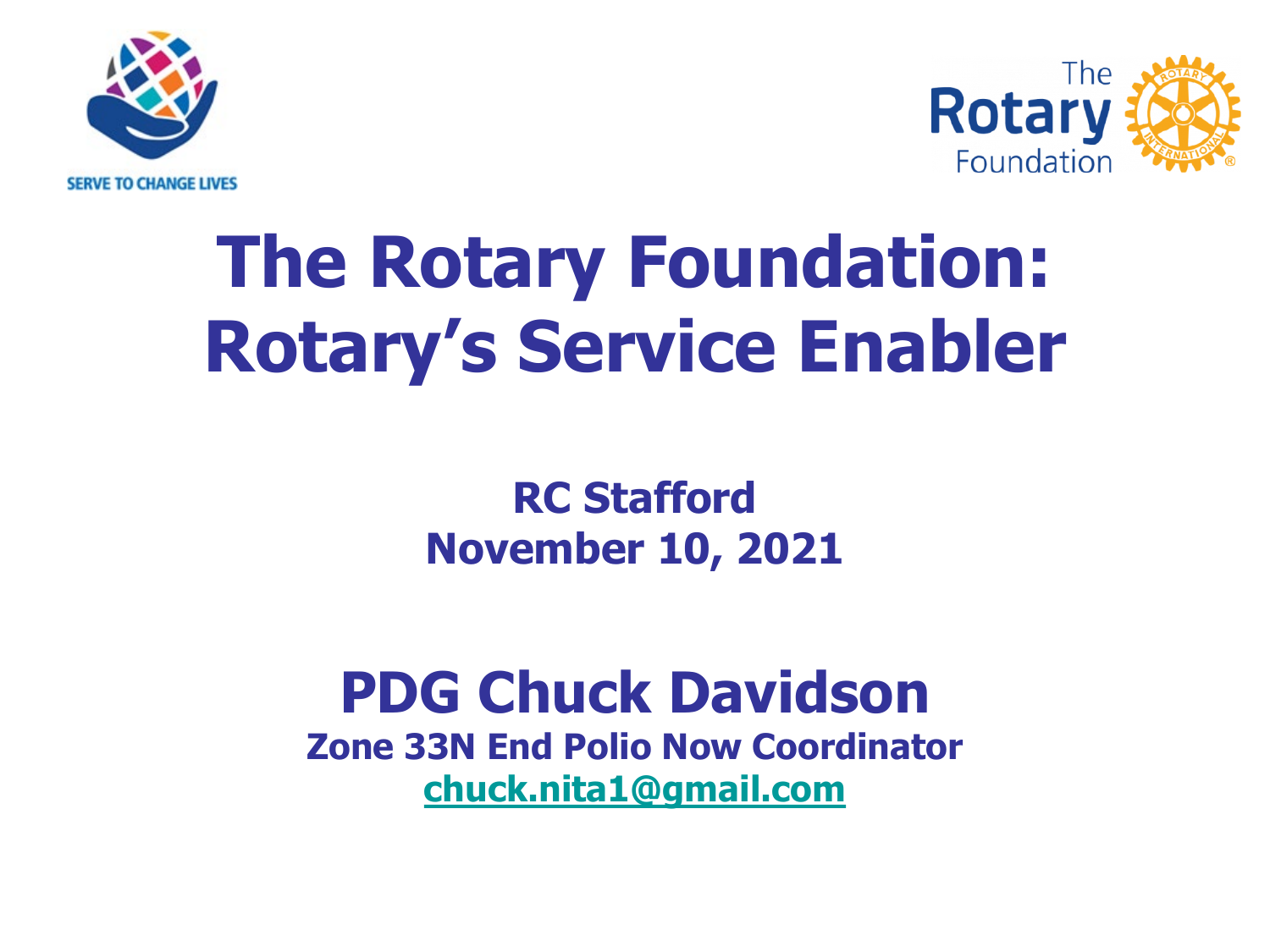



#### **/E TO CHANGE LIVES** TRF Strategic Overview

- **Purpose—"Do Good in the World"**
- **Track Record—104 years old**
- **Large—⅓ Billion \$\$/year (2019-20—\$338.7M)**
- **Efficient—92% spent on program awards and operations (4-star Charity Navigator rating)**
- **Flexible—multiple funds for donations**
- **Unique—provides amazing amount of local control of fund use**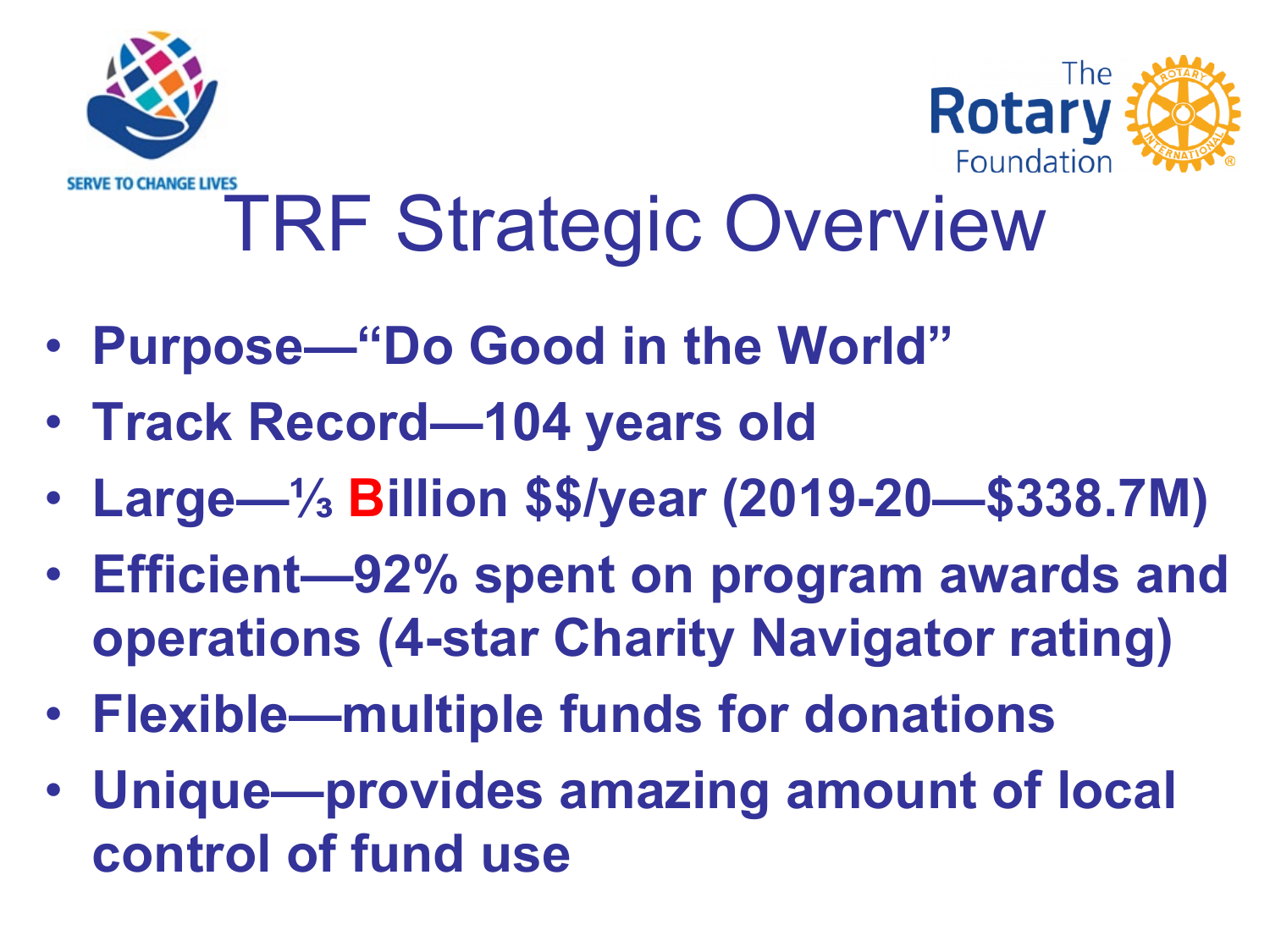



## Choice of Funds

- **Annual Fund—funds spent mostly on grants**
	- **SHARE—unrestricted, ~half returned to districts for their use after 3 years**
	- **Areas of Focus– restricted to 7 grant areas**
- **PolioPlus—restricted use, funds spent almost immediately**
- **Endowment—principal never spent, only the earnings**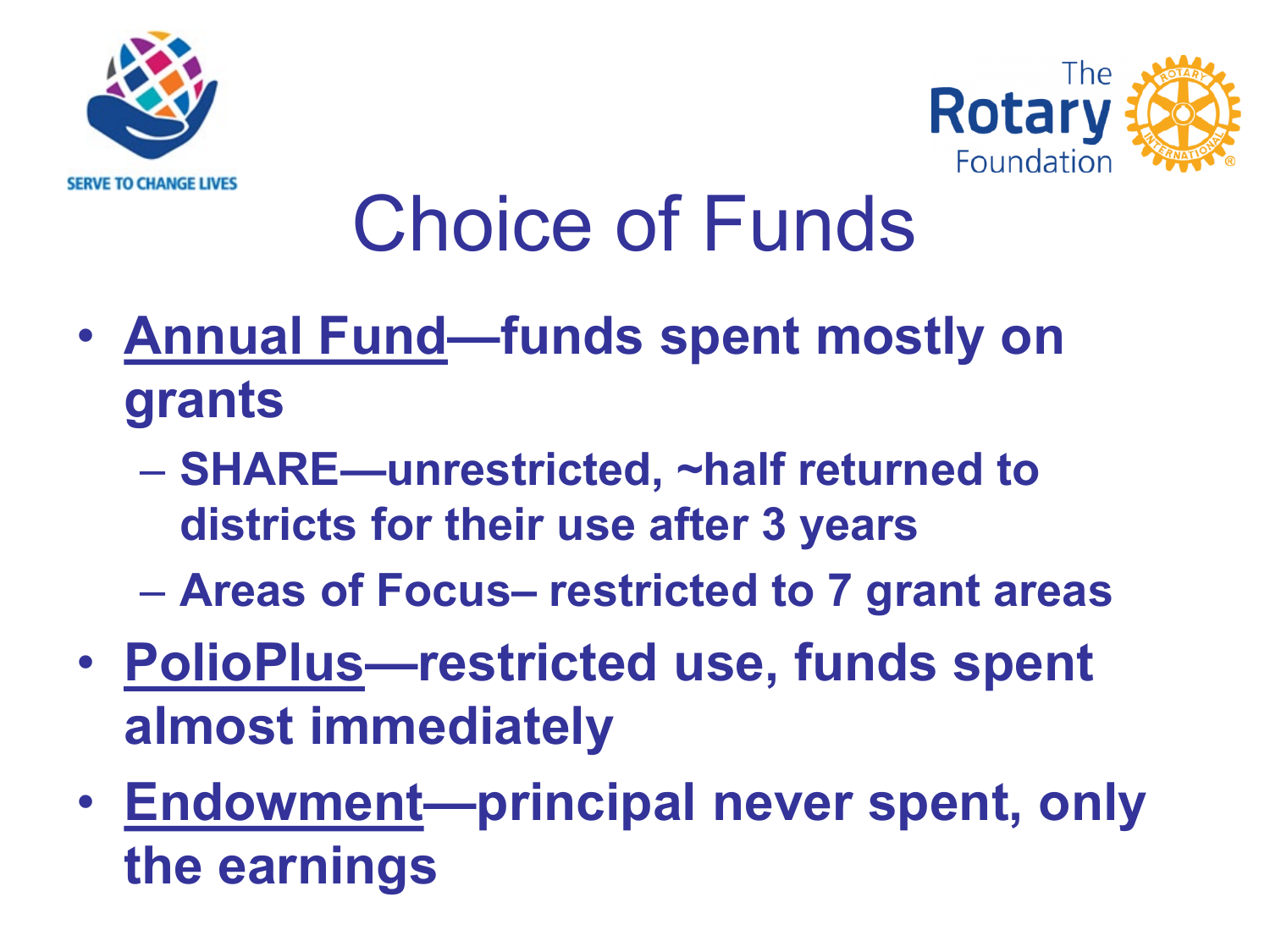



## Annual Fund-SHARE

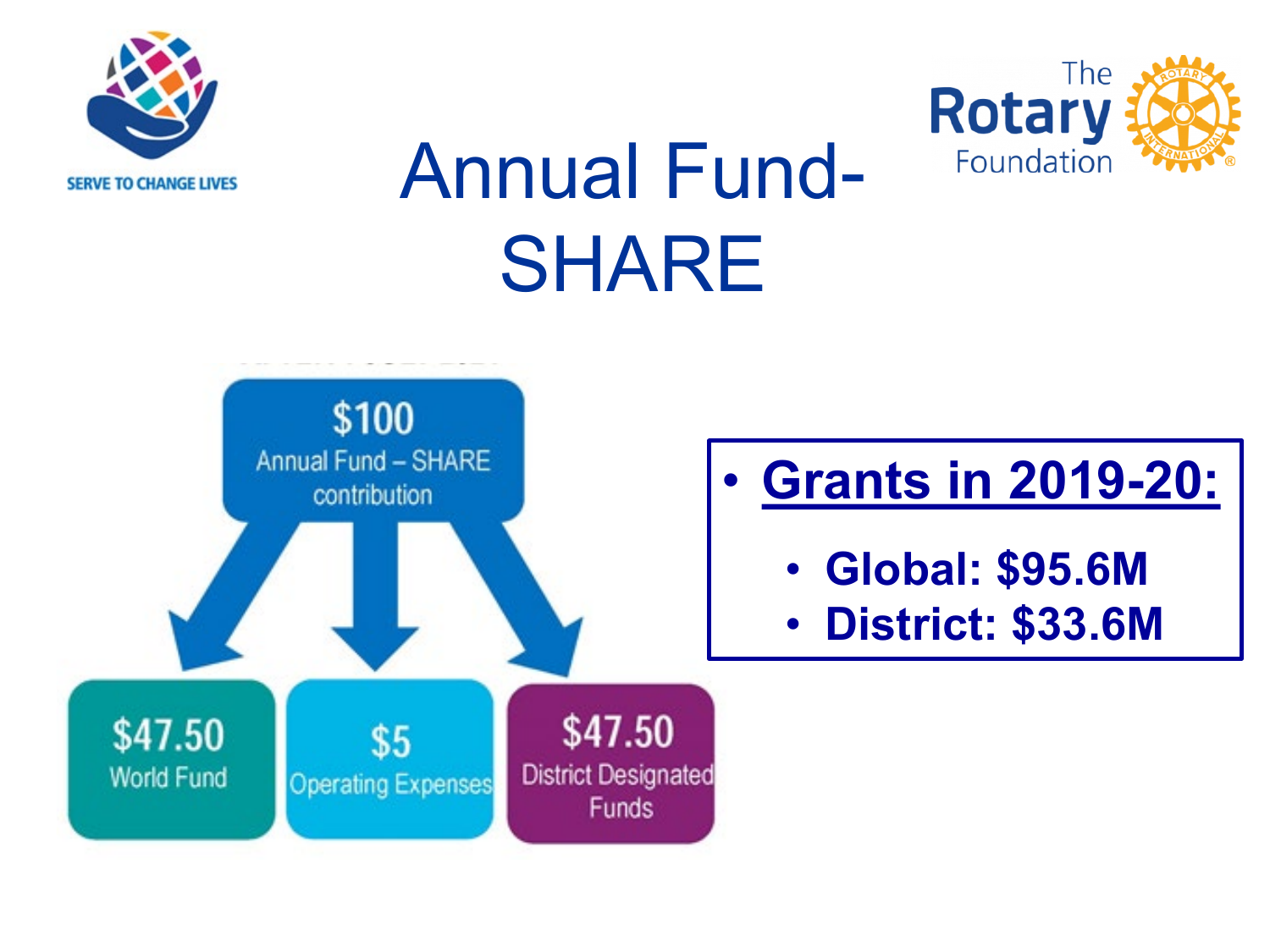

PolioPlus



- **Commitment spans 35 years; 99.9% decrease in polio cases since start**
- **Rotary has contributed over \$2.2 billion; received \$151M, awarded \$151M in 2020-21**
- **3 billion children vaccinated; an estimated 19 million would have contracted polio I WANT**
- **Only 2 countries still endemic— Pakistan, Afghanistan; some vaccine-derived cases in others**



• **World is nearly polio free; GPEI has 5-year program to finish**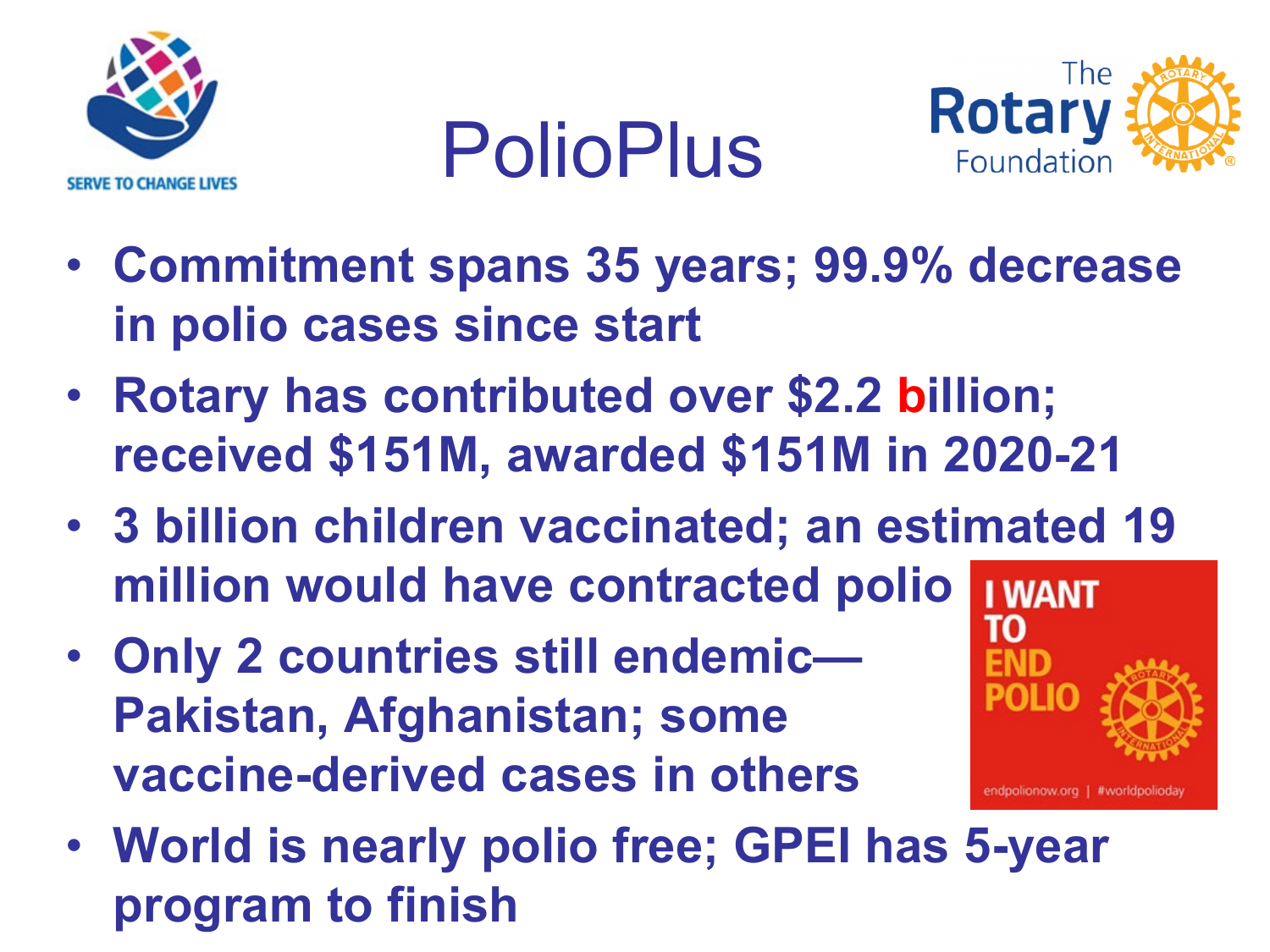

### Endowment



- **Created in 1982; only earnings are spent**
- **Current assets = \$500M; \$17.6M earnings spent in 2019-20 on Peace Fellowships, Global & District Grants, others**



- **Rotary**  $\left|\frac{1}{2}\right|$  **3.7% investment return average over 20 years**
- **Current expectancies = \$840M**
- **"2025 by 2025" Endowment Campaign**
	- $-$  **Assets:** \$500M **\$1.0B**
	- $-$  **Expectancies:**  $$840M$   $\longrightarrow$   $$1.025B$   $=$   $$2.025B$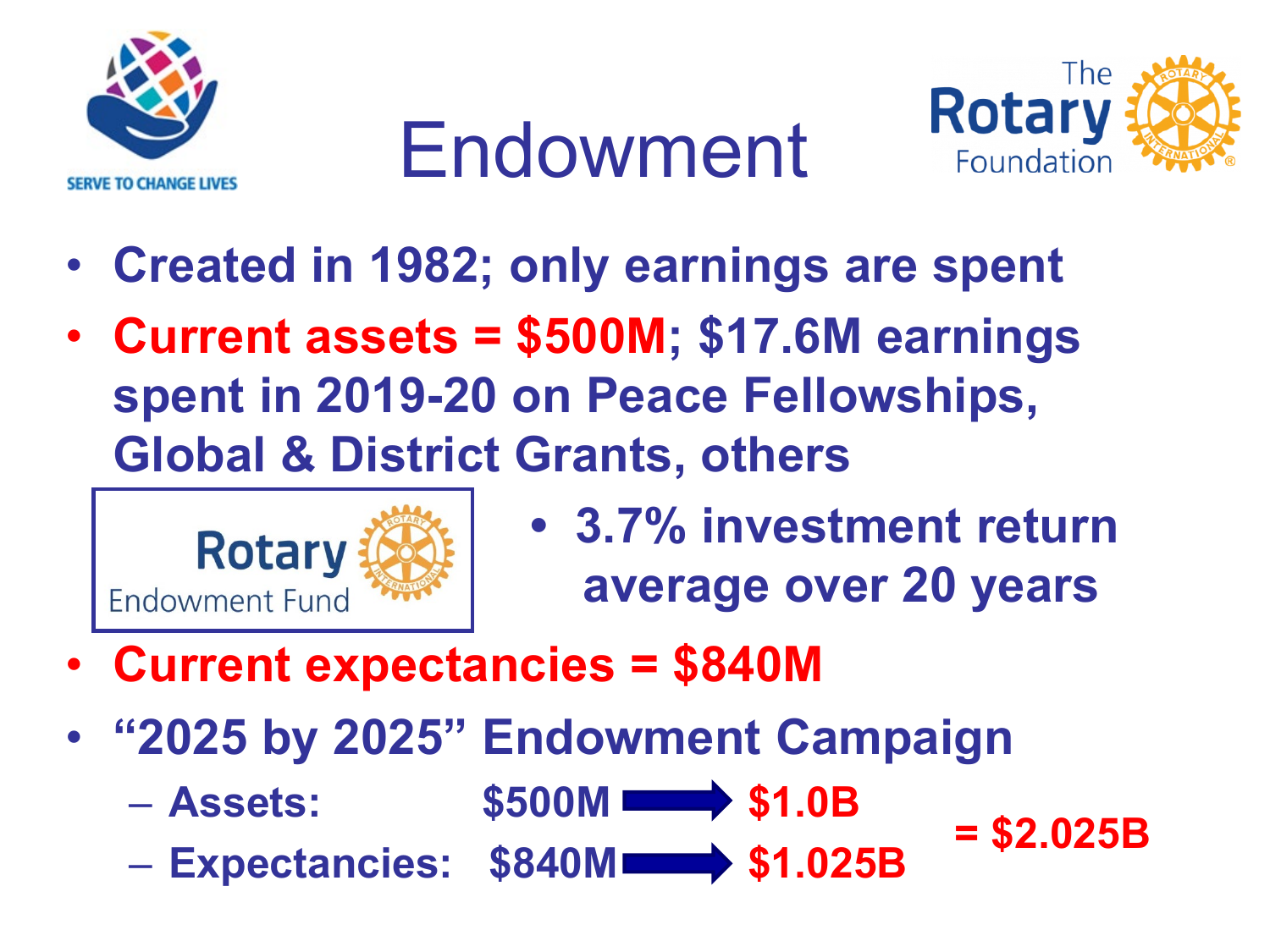



# Donor Recognition

- **Paul Harris Fellow (and multiples)**
- **Benefactor**



- **Paul Harris Society**
- **Major Donor**



• **Arch Klumph Society**









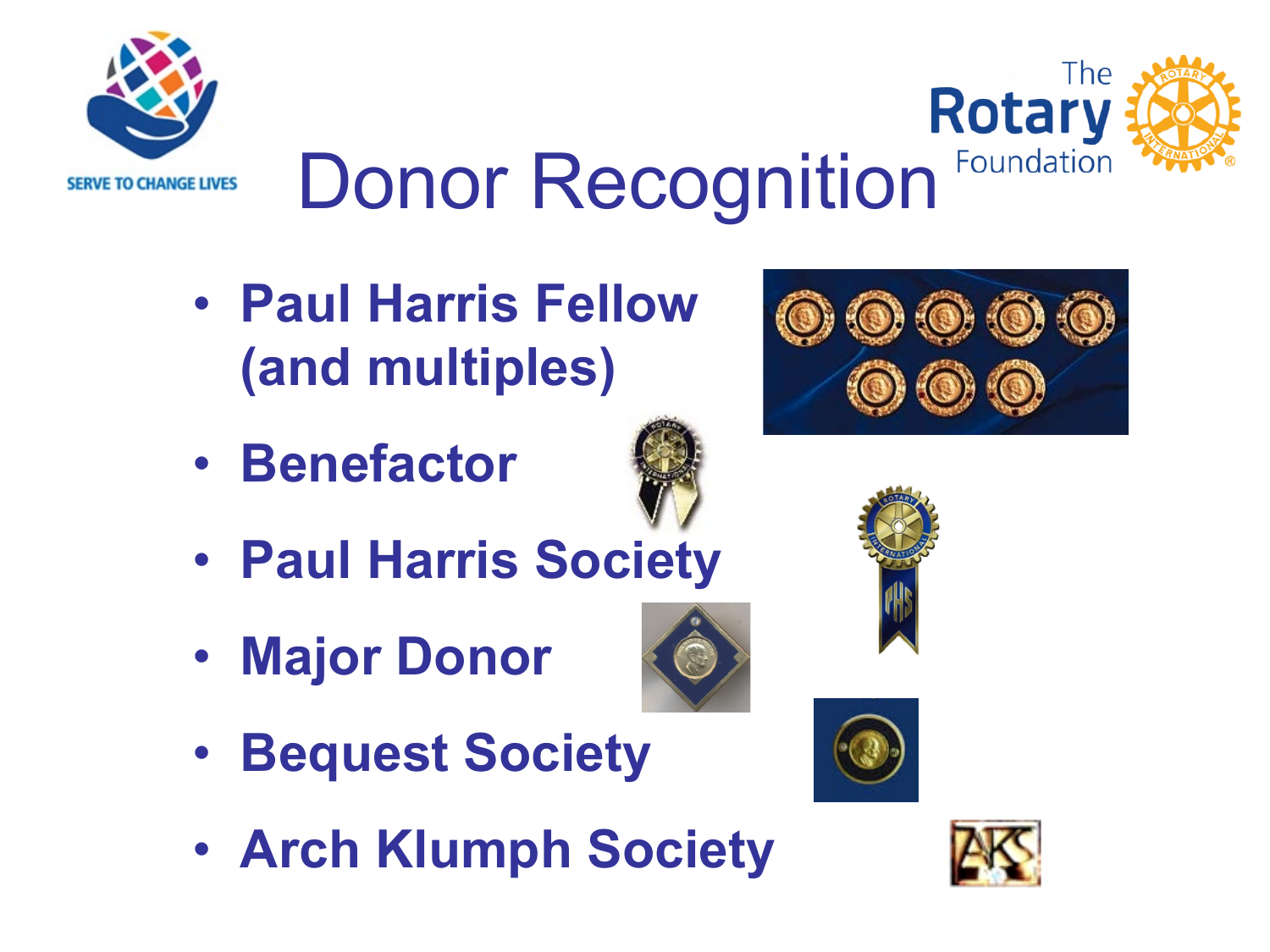

Grant Types



- **Block District Grant [from DDF]** 
	- **Entrusted to districts; minimal restrictions**
	- **Distributed to clubs that apply**
	- **Smaller projects, local or international**
- **Global Grants [from DDF, clubs, World Fund matches]**
	- **Humanitarian**
	- **Scholarships**
	- **Vocational Training Teams**
	- **\$30,000+, must be international**